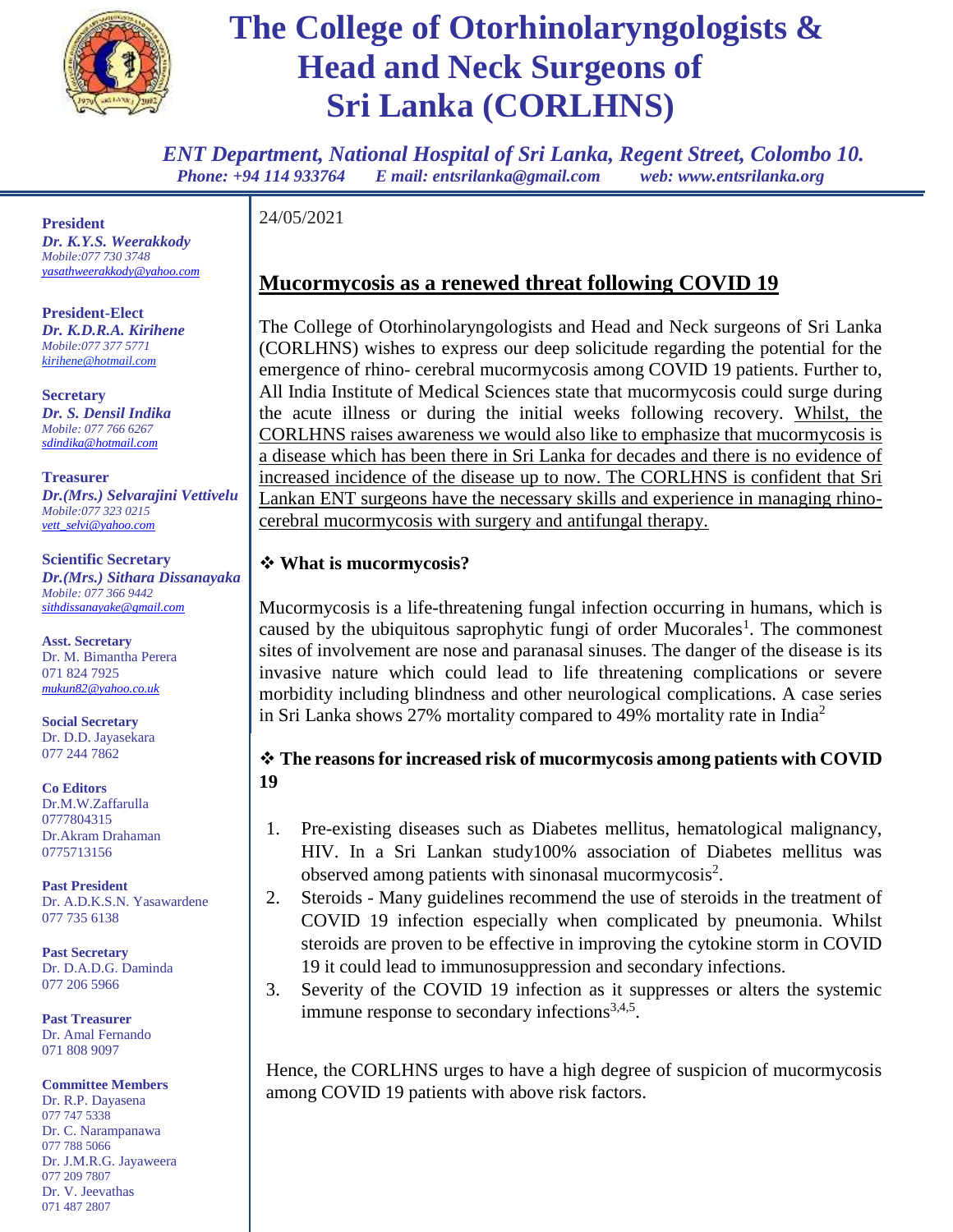

*ENT Department, National Hospital of Sri Lanka, Regent Street, Colombo 10. Phone: +94 114 933764 E mail: entsrilanka@gmail.com web: www.entsrilanka.org*

**President** *Dr. K.Y.S. Weerakkody Mobile:077 730 3748 [yasathweerakkody@yahoo.com](mailto:yasathweerakkody@yahoo.com)* 

**President-Elect** *Dr. K.D.R.A. Kirihene Mobile:077 377 5771 kirihene@hotmail.com*

**Secretary** *Dr. S. Densil Indika Mobile: 077 766 6267 [sdindika@hotmail.com](mailto:sdindika@hotmail.com)*

**Treasurer** *Dr.(Mrs.) Selvarajini Vettivelu Mobile:077 323 0215 [vett\\_selvi@yahoo.com](mailto:vett_selvi@yahoo.com)*

**Scientific Secretary** *Dr.(Mrs.) Sithara Dissanayaka Mobile: 077 366 9442 [sithdissanayake@gmail.com](mailto:sithdissanayake@gmail.com)*

**Asst. Secretary** Dr. M. Bimantha Perera 071 824 7925 *mukun82@yahoo.co.uk*

**Social Secretary** Dr. D.D. Jayasekara 077 244 7862

**Co Editors** Dr.M.W.Zaffarulla 0777804315 Dr.Akram Drahaman 0775713156

**Past President** Dr. A.D.K.S.N. Yasawardene 077 735 6138

**Past Secretary** Dr. D.A.D.G. Daminda 077 206 5966

**Past Treasurer** Dr. Amal Fernando 071 808 9097

**Committee Members**

Dr. R.P. Dayasena 077 747 5338 Dr. C. Narampanawa 077 788 5066 Dr. J.M.R.G. Jayaweera 077 209 7807 Dr. V. Jeevathas 071 487 2807

#### **How to detect sinonasal mucormycosis early<sup>6</sup>?**

- 1. Headache with nasal obstruction Especially if it not responding to simple analgesics.
- 2. Nasal discharge Brownish or blood stained. There might be blackish discoloration in the nasal cavities during anterior rhinoscopy/ nasal endoscopy.
- 3. Fever
- 4. Facial pain or facial numbness
- 5. Swelling +/- discoloration of the face/ Periorbital oedema
- 6. Swelling  $+/-$  discoloration of the palate
- 7. Loosening of teeth.

Please be vigilant for above clinical features and refer to ENT early as early detection could lead to reduction in morbidity and mortality.

#### **Diagnosis**

- 1. Contrast CT is preferred but non-contrast CT would also helpful when renal function precludes contrast administration. CT may show sinus opacification, bone destruction and fat stranding outside the sinus. Fat stranding is an important early radiological finding that should be specifically looked for<sup>7</sup>.
- 2. Nasal endoscopy (may need sinostomies under GA depending on imaging findings)

There can be instances where nasal endoscopy findings are equivocal. In these instances, CT findings guided sinus surgery should be carried out to open involved sinuses and take urgent samples for fungal studies

- 3. Fungal studies (Microscopy and Fungal culture)
- 4. Biopsy and histopathological diagnosis.
- 5. MRI May show necrotic tissues, fat stranding, helps to assess complications.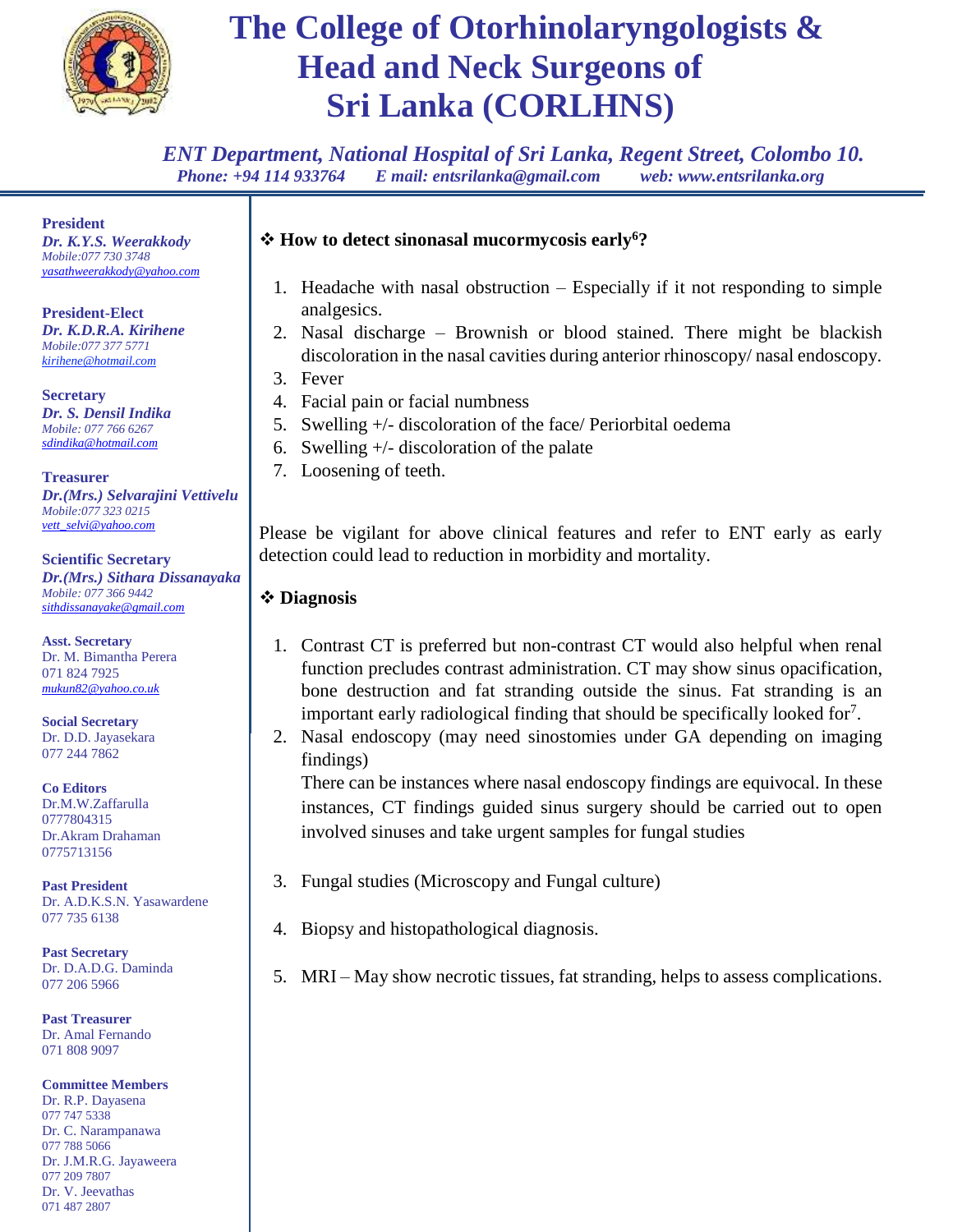

*ENT Department, National Hospital of Sri Lanka, Regent Street, Colombo 10. Phone: +94 114 933764 E mail: entsrilanka@gmail.com web: www.entsrilanka.org*

**President** *Dr. K.Y.S. Weerakkody Mobile:077 730 3748 [yasathweerakkody@yahoo.com](mailto:yasathweerakkody@yahoo.com)* 

**President-Elect** *Dr. K.D.R.A. Kirihene Mobile:077 377 5771 kirihene@hotmail.com*

**Secretary** *Dr. S. Densil Indika Mobile: 077 766 6267 [sdindika@hotmail.com](mailto:sdindika@hotmail.com)*

**Treasurer** *Dr.(Mrs.) Selvarajini Vettivelu Mobile:077 323 0215 [vett\\_selvi@yahoo.com](mailto:vett_selvi@yahoo.com)*

**Scientific Secretary** *Dr.(Mrs.) Sithara Dissanayaka Mobile: 077 366 9442 [sithdissanayake@gmail.com](mailto:sithdissanayake@gmail.com)*

**Asst. Secretary** Dr. M. Bimantha Perera 071 824 7925 *mukun82@yahoo.co.uk*

**Social Secretary** Dr. D.D. Jayasekara 077 244 7862

**Co Editors** Dr.M.W.Zaffarulla 0777804315 Dr.Akram Drahaman 0775713156

**Past President** Dr. A.D.K.S.N. Yasawardene 077 735 6138

**Past Secretary** Dr. D.A.D.G. Daminda 077 206 5966

**Past Treasurer** Dr. Amal Fernando 071 808 9097

**Committee Members**

Dr. R.P. Dayasena 077 747 5338 Dr. C. Narampanawa 077 788 5066 Dr. J.M.R.G. Jayaweera 077 209 7807 Dr. V. Jeevathas 071 487 2807

#### **How to treat a patient with mucormycosis?**

CORLHNS recommends involvement of a multidisciplinary team including the Responsible Consultant Physician of the patient, Consultant ENT surgeon, Consultant Microbiologist, Consultant in Critical care/Intensivist, Consultant Anaesthetists and Consultant Nephrologists

What are the treatment options – Depending on the patient's overall condition, available resources and expertise following treatment options could be used in the treatment of the patient. In cases with high degree of suspicion CORLHNS recommends to initiate treatment pending results of the confirmatory tests.

- 1. Antifungal therapy Systemic
	- a. IV Amphotericin<sup>8,9</sup> (Discuss with Microbiologist regarding best choice e.g. Lipid based or Liposomal considering renal functions, availability of drugs etc.)
	- b. IV/Oral Posacanazole<sup>8,14</sup>-good alternative with better tolerance and for long term use/for chronic cases
	- c. Flucanozole and Voriconazole are found to be not effective for Mucormycosis. (CDC)
- 2. Surgical debridement- Surgical debridement during acute stage of COVID should be carried out carefully after assessing risks and benefit. It is important to highlight that surgery during active COVID stage carries high mortality and debridement is highly aerosol generating.
- 3. Topical antifungal therapy topical injections e.g.- Retrobulbar injections of Amphotericin B, topical application in the form of Amphotericin B nasal packing<sup>7</sup>
- 4. Low molecular weight heparin may be beneficial at this context.
- 5. Supportive therapy<sup>7</sup>
	- a. Strict blood glucose control.
	- b. Adequate hydration and strict fluid balance during Amphotericin treatment (refer guidelines/product leaflet)
	- c. Strict monitoring and repletion of the electrolytes (especially,  $K^+$ ,  $Mg^{++}$ ,  $Ca^{++}$ ,  $PO<sub>4</sub>$  and  $Na<sup>+</sup>$ )
	- d. Nutritional supplementation
	- e. Review steroid doses and the possibility of reduction of the dose.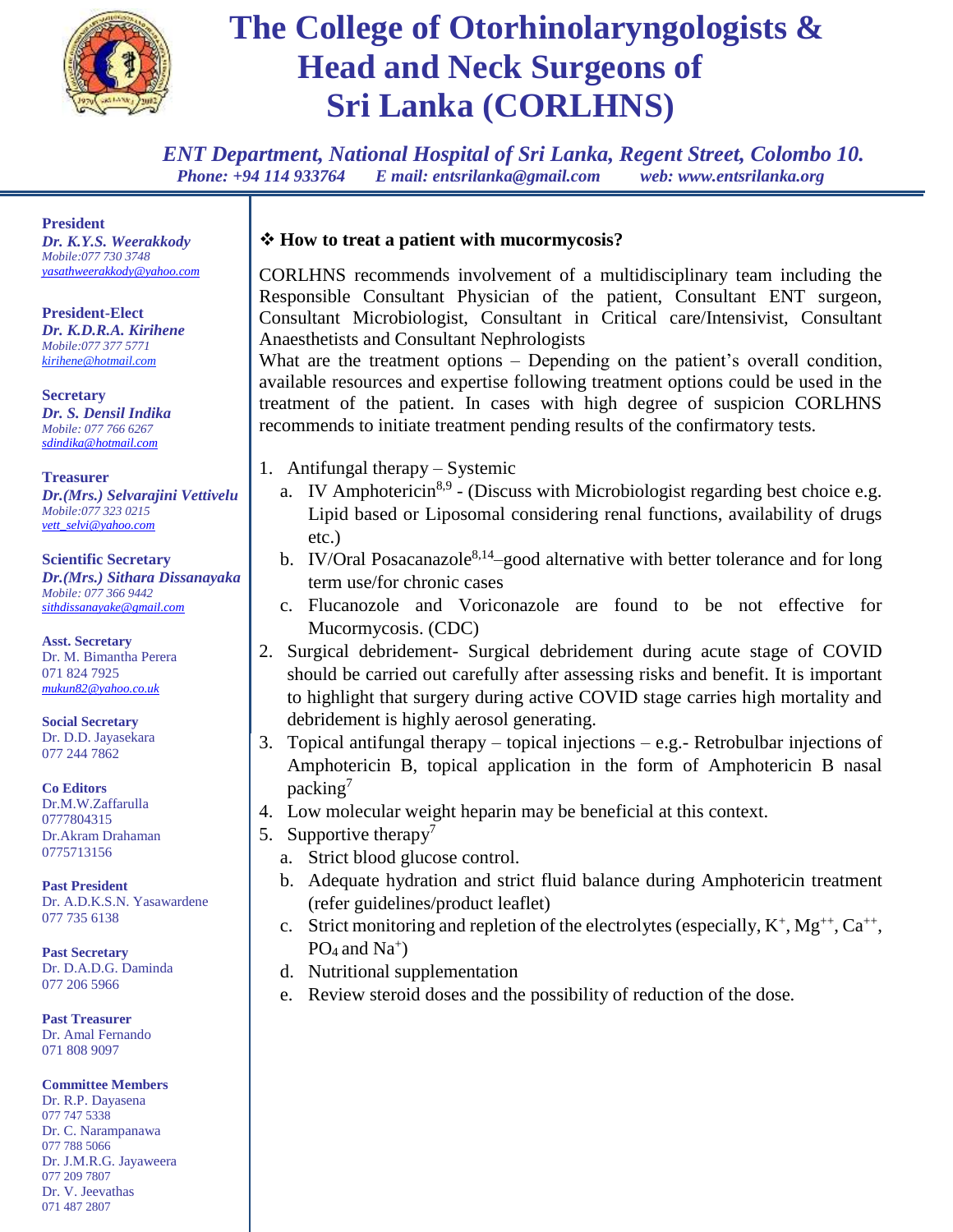

*ENT Department, National Hospital of Sri Lanka, Regent Street, Colombo 10. Phone: +94 114 933764 E mail: entsrilanka@gmail.com web: www.entsrilanka.org*

**President** *Dr. K.Y.S. Weerakkody Mobile:077 730 3748 [yasathweerakkody@yahoo.com](mailto:yasathweerakkody@yahoo.com)* 

**President-Elect** *Dr. K.D.R.A. Kirihene Mobile:077 377 5771 kirihene@hotmail.com*

**Secretary** *Dr. S. Densil Indika Mobile: 077 766 6267 [sdindika@hotmail.com](mailto:sdindika@hotmail.com)*

**Treasurer** *Dr.(Mrs.) Selvarajini Vettivelu Mobile:077 323 0215 [vett\\_selvi@yahoo.com](mailto:vett_selvi@yahoo.com)*

**Scientific Secretary** *Dr.(Mrs.) Sithara Dissanayaka Mobile: 077 366 9442 [sithdissanayake@gmail.com](mailto:sithdissanayake@gmail.com)*

**Asst. Secretary** Dr. M. Bimantha Perera 071 824 7925 *mukun82@yahoo.co.uk*

**Social Secretary** Dr. D.D. Jayasekara 077 244 7862

**Co Editors** Dr.M.W.Zaffarulla 0777804315 Dr.Akram Drahaman 0775713156

**Past President** Dr. A.D.K.S.N. Yasawardene 077 735 6138

**Past Secretary** Dr. D.A.D.G. Daminda 077 206 5966

**Past Treasurer** Dr. Amal Fernando 071 808 9097

#### **Committee Members**

Dr. R.P. Dayasena 077 747 5338 Dr. C. Narampanawa 077 788 5066 Dr. J.M.R.G. Jayaweera 077 209 7807 Dr. V. Jeevathas 071 487 2807

### **How to prevent/ minimize morbidity and mortality**

- 1. Tight control of blood sugar levels especially if on steroids. Patient may not be a previously diagnosed diabetic.
- 2. Optimum management of electrolytes.
- 3. Assess the best dose of steroids depending on his general status and blood sugar levels.
- 4. Have a high degree of suspicion regarding mucormycosis in high risk patients.
- 5. Educate/ Be alert for early identification symptoms/signs
- 6. Prompt referral and involvement of a multidisciplinary team.
- 7. Treatment package has to be tailor made for each patient after discussion with the MDT.

Thank and regards,

…………………………………… Dr. K.Y.S. Weerakkody Consultant ENT Surgeon President – CORLHNS

Defaling

……………………………….. Dr. S. Densil Indika Consultant ENT Surgeon Secretary - CORLHNS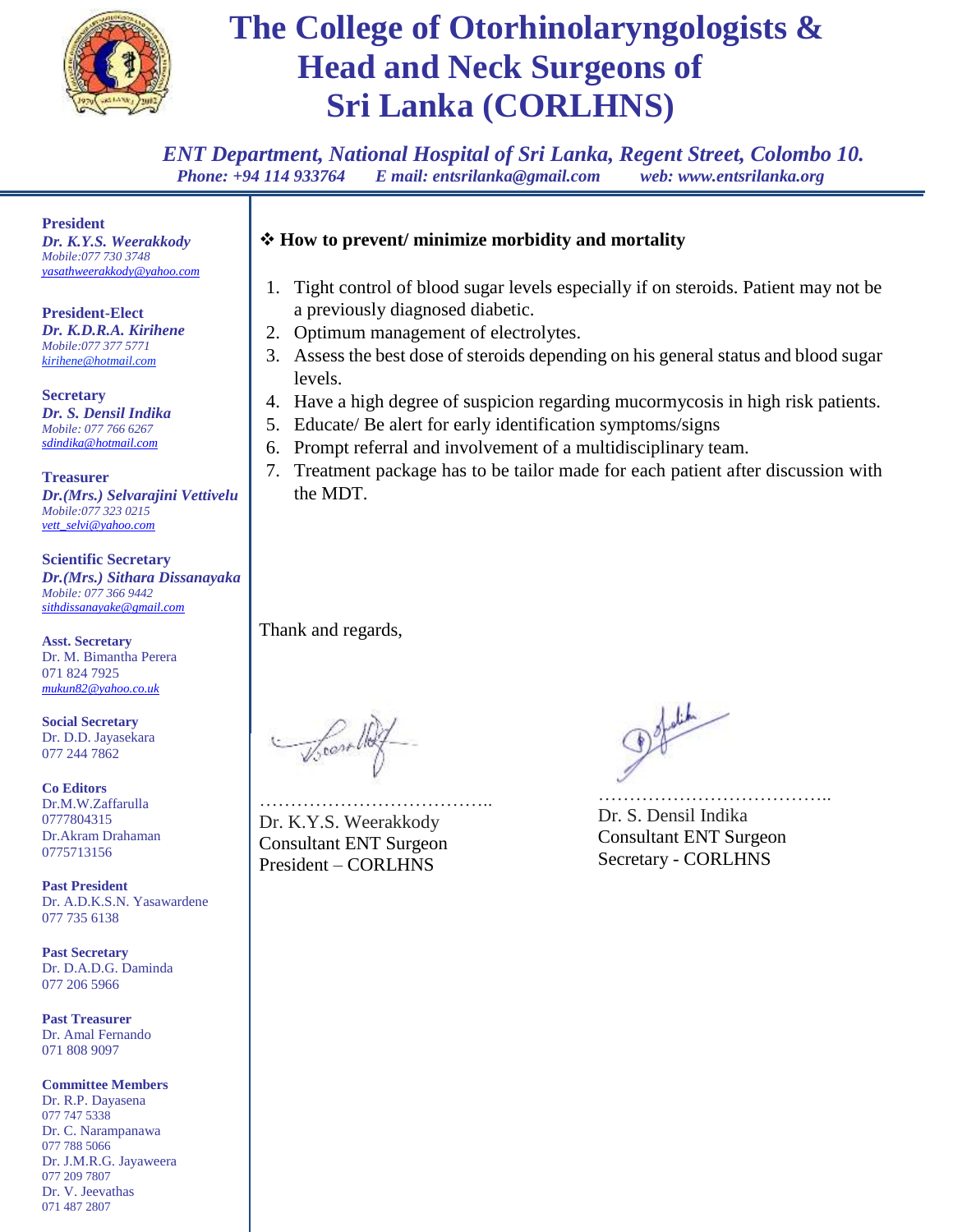

*ENT Department, National Hospital of Sri Lanka, Regent Street, Colombo 10. Phone: +94 114 933764 E mail: entsrilanka@gmail.com web: www.entsrilanka.org*

**President** *Dr. K.Y.S. Weerakkody Mobile:077 730 3748 [yasathweerakkody@yahoo.com](mailto:yasathweerakkody@yahoo.com)* 

**President-Elect** *Dr. K.D.R.A. Kirihene Mobile:077 377 5771 kirihene@hotmail.com*

**Secretary** *Dr. S. Densil Indika Mobile: 077 766 6267 [sdindika@hotmail.com](mailto:sdindika@hotmail.com)*

**Treasurer** *Dr.(Mrs.) Selvarajini Vettivelu Mobile:077 323 0215 [vett\\_selvi@yahoo.com](mailto:vett_selvi@yahoo.com)*

**Scientific Secretary** *Dr.(Mrs.) Sithara Dissanayaka Mobile: 077 366 9442 [sithdissanayake@gmail.com](mailto:sithdissanayake@gmail.com)*

**Asst. Secretary** Dr. M. Bimantha Perera 071 824 7925 *mukun82@yahoo.co.uk*

**Social Secretary** Dr. D.D. Jayasekara 077 244 7862

**Co Editors** Dr.M.W.Zaffarulla 0777804315 Dr.Akram Drahaman 0775713156

**Past President** Dr. A.D.K.S.N. Yasawardene 077 735 6138

**Past Secretary** Dr. D.A.D.G. Daminda 077 206 5966

**Past Treasurer** Dr. Amal Fernando 071 808 9097

**Committee Members** Dr. R.P. Dayasena 077 747 5338 Dr. C. Narampanawa 077 788 5066 Dr. J.M.R.G. Jayaweera 077 209 7807 Dr. V. Jeevathas 071 487 2807

Bibiliography

- 1. Gunasekera, G., Patabendige, C., Jayasekera, P. and Dayasena, R., 2016. Rhinocerebral mucormycosis: a case report. *Sri Lankan Journal of Infectious Diseases*, 6(1), pp.67–70. DOI: <http://doi.org/10.4038/sljid.v6i1.8100>
- 2. Dayasena, R.P. and Gunarathna, C.K., 2015. Mucormycosis in Otolaryngology - Rhino - cerebral Mucormycosis. *Ceylon Journal of Otolaryngology*, 4(1), pp.13–16. DOI: [http://doi.org/10.4038/cjo.v4i1.5223.](http://doi.org/10.4038/cjo.v4i1.5223)
- 3. Van Arkel ALE, Rijpstra TA, Belderbos HNA, et al. COVID-19-associated pulmonary aspergillosis. *Am J Respir Crit Care Med*. 2020; 202:132– 135 [\[PMC free article\]](https://www.ncbi.nlm.nih.gov/pmc/articles/PMC7328331/) [\[PubMed\]](https://www.ncbi.nlm.nih.gov/pubmed/32396381) [\[Google Scholar\]](https://scholar.google.com/scholar_lookup?journal=Am+J+Respir+Crit+Care+Med&title=COVID-19-associated+pulmonary+aspergillosis.&author=ALE+van+Arkel&author=TA+Rijpstra&author=HNA+Belderbos&volume=202&publication_year=2020&pages=132-135&pmid=32396381&)
- 4. 9. Gangneux JP, Bougnoux ME, Dannaoui E, et al. Invasive fungal diseases during COVID-19: we should be prepared. *J Mycol Med*. 2020; 30:100971. [\[PMC free article\]](https://www.ncbi.nlm.nih.gov/pmc/articles/PMC7136887/) [\[PubMed\]](https://www.ncbi.nlm.nih.gov/pubmed/32307254) [\[Google Scholar\]](https://scholar.google.com/scholar_lookup?journal=J+Mycol+Med&title=Invasive+fungal+diseases+during+COVID-19:+we+should+be+prepared.&author=JP+Gangneux&author=ME+Bougnoux&author=E+Dannaoui&volume=30&publication_year=2020&pages=100971&pmid=32307254&)
- 5. 10. Erener S.Diabetes, infection risk and COVID-19. *Mol Metab*. 2020; 39:101044. [\[PMC free article\]](https://www.ncbi.nlm.nih.gov/pmc/articles/PMC7308743/) [\[PubMed\]](https://www.ncbi.nlm.nih.gov/pubmed/32585364) [\[Google Scholar\]](https://scholar.google.com/scholar_lookup?journal=Mol+Metab&title=Diabetes,+infection+risk+and+COVID-19.&author=S+Erener&volume=39&publication_year=2020&pages=101044&pmid=32585364&)
- 6. Palejwala SK, Zangeneh TT, Goldstein SA, Lemole GM. An aggressive multidisciplinary approach reduces mortality in rhinocerebralmucormycosis, *Surg Neurol Int* ,25-May-2016; 7:61
- 7. Udayani, L.A.D.N., Daminda, D.A.D.G. and Rupasinghe, R.T., 2019. A protocol for management of Rhino-cerebral Mucormycosis. *Ceylon Journal of Otolaryngology*, 8(1), pp.61–67. DOI: <http://doi.org/10.4038/cjo.v8i1.5293>
- 8. Cornely OA et.al. Global guideline for the diagnosis and management of mucormycosis: an initiative of the European Confederation of Medical Mycology in cooperation with the Mycoses Study Group Education and Research Consortium. Lancet Infect Dis. 2019 Dec;19(12).
- 9. Moen MD, [Lyseng-Williamson KA,](https://www.ncbi.nlm.nih.gov/pubmed/?term=Lyseng-Williamson%20KA%5BAuthor%5D&cauthor=true&cauthor_uid=19275278) [Scott LJ;](https://www.ncbi.nlm.nih.gov/pubmed/?term=Scott%20LJ%5BAuthor%5D&cauthor=true&cauthor_uid=19275278) Liposomal amphotericin B: a review of its use as empirical therapy in febrile neutropenia and in the treatment of invasive fungal infection. *Drugs*. 2009;69(3):361-92
- 10. Deutsch PG, Whittaker J, Prasad S. Invasive and non-invasive fungal rhinosinusitis—a review and update of the evidence. *Medicina*. 2019; 55:1– 14 [\[PMC free article\]](https://www.ncbi.nlm.nih.gov/pmc/articles/PMC6681352/) [\[PubMed\]](https://www.ncbi.nlm.nih.gov/pubmed/31261788) [\[Google Scholar\]](https://scholar.google.com/scholar_lookup?journal=Medicina&title=Invasive+and+non-invasive+fungal+rhinosinusitis%E2%80%94a+review+and+update+of+the+evidence.&author=PG+Deutsch&author=J+Whittaker&author=S+Prasad&volume=55&publication_year=2019&pages=1-14&)